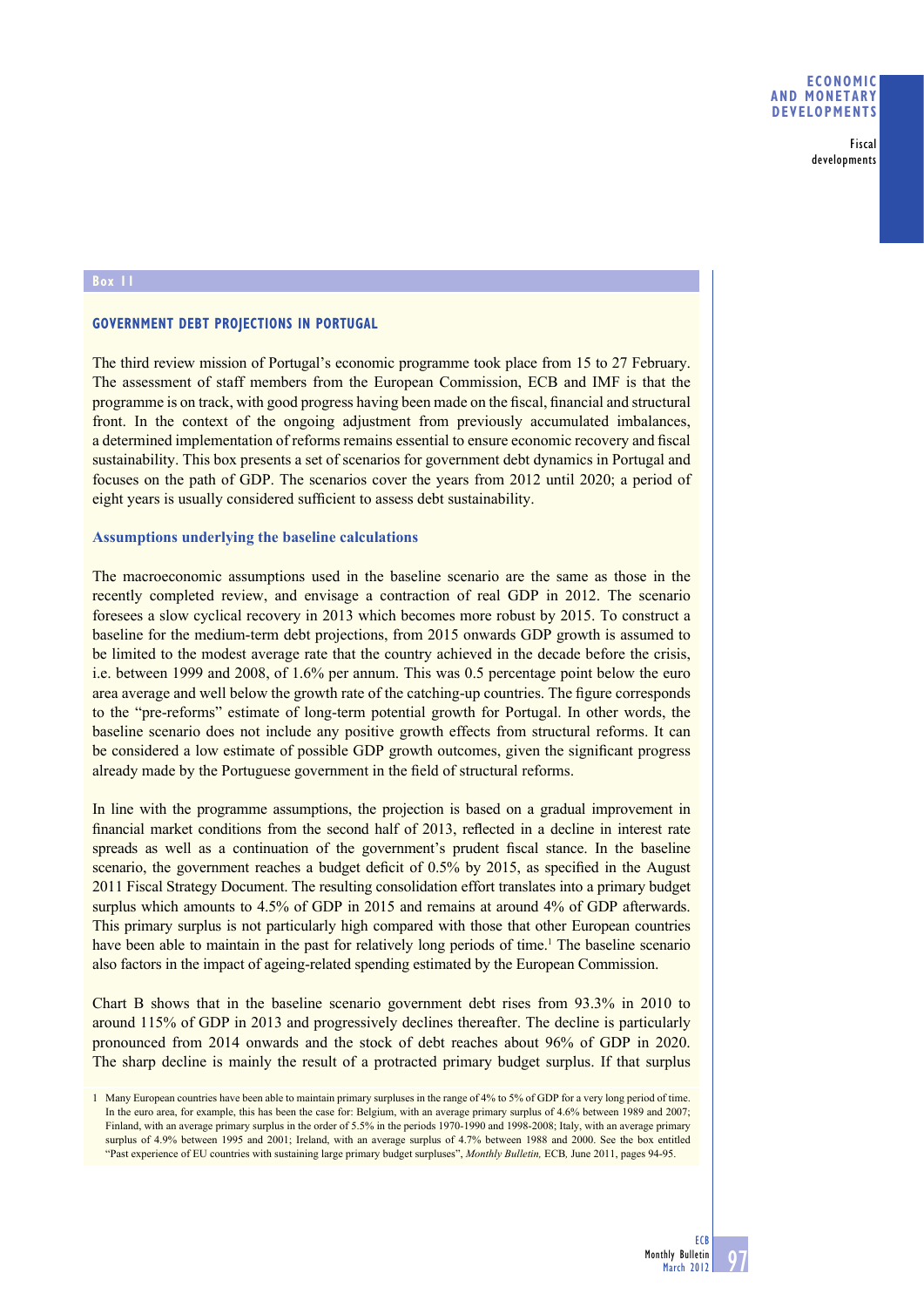| Macroeconomic and fiscal assumptions underlying the baseline scenario |        |        |        |        |        |        |        |        |        |        |
|-----------------------------------------------------------------------|--------|--------|--------|--------|--------|--------|--------|--------|--------|--------|
|                                                                       | 2011   | 2012   | 2013   | 2014   | 2015   | 2016   | 2017   | 2018   | 2019   | 2020   |
| Real GDP growth                                                       | $-1.6$ | $-3.3$ | 0.3    | 2.1    | 2.0    | 1.8    | 1.6    | 1.6    | 1.6    | 1.6    |
| GDP deflator growth                                                   | 0.7    | 1.1    | 1.2    | 1.4    | 1.5    | 1.5    | 1.5    | 1.5    | 1.7    | 1.7    |
| Primary balance-to-GDP ratio                                          | 0.1    | 0.5    | 2.2    | 3.3    | 4.5    | 4.4    | 4.3    | 4.1    | 4.0    | 3.9    |
| Interest payments-to-GDP ratio                                        | 4.1    | 5.0    | 5.2    | 5.1    | 5.0    | 4.9    | 4.7    | 4.6    | 4.5    | 4.4    |
| Average effective interest rates                                      | 4.4    | 4.6    | 4.7    | 4.6    | 4.6    | 4.6    | 4.6    | 4.6    | 4.6    | 4.6    |
| Fiscal balance-to-GDP ratio                                           | $-4.0$ | $-4.5$ | $-3.0$ | $-1.8$ | $-0.5$ | $-0.5$ | $-0.5$ | $-0.5$ | $-0.5$ | $-0.5$ |

is assumed to be 1.5 percentage points lower, i.e. at about 2.5% on average between 2014 and 2020, under the same growth assumptions debt would stabilise at slightly below 110% of GDP by 2020 (see Chart B).

#### **Assuming a more adverse GDP decline in the short term**

Two further departures from the baseline scenario are analysed below. First, it is assumed that a very negative shock to GDP takes place between 2012 and 2013. This shock is calibrated to broadly match the current lower bound of GDP forecasts among market analysts for 2012 and 2013. This corresponds to a two-percentage-point reduction in GDP growth per year compared with the baseline scenario (see Chart A).

This scenario shows that such a shock to GDP, which is summarised by a cumulated GDP fall of 7% until the end of 2013, would lead to a temporary increase in the stock of debt to 124% of GDP in 2013. In this adverse scenario, it is assumed that there is no recovery in the loss of GDP and that fiscal policy remains passive, i.e. there is no extra consolidation effort in response to the worsening macroeconomic scenario, which leads to a two-year delay in achieving the 3% deficit

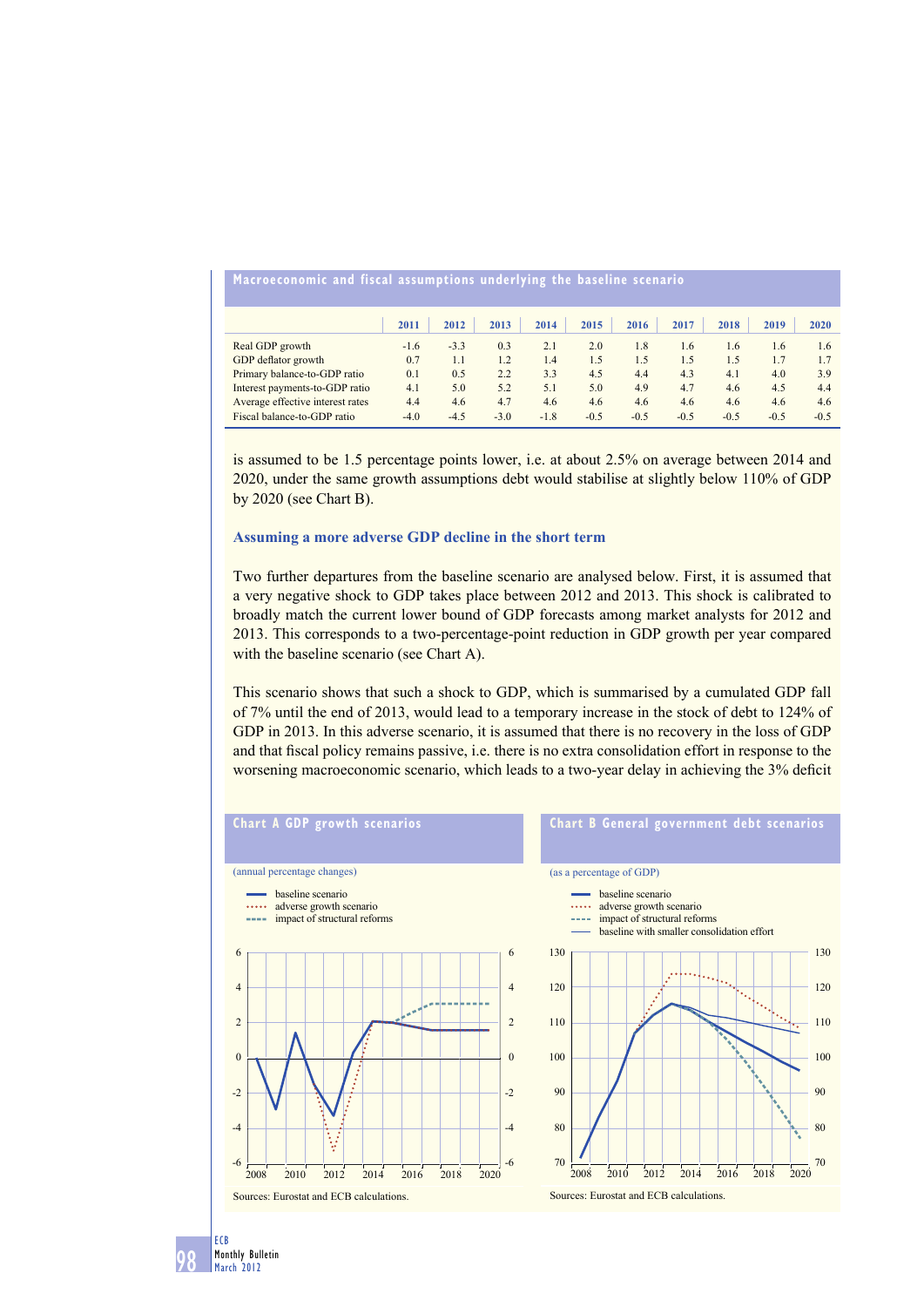#### **ECONOMIC AND MONETARY DEVELOPMENTS**

Fiscal developments

target under the excessive deficit procedure (from 2013 to 2015). Chart B shows that in the adverse scenario the declining profile of government debt starts to accelerate from 2015 onwards and the debt ratio reaches around 110% of GDP by 2020.

### **Potential impact of structural reforms**

The second scenario tries to capture the impact of structural reforms on GDP growth and thus on debt dynamics. This impact is calibrated by including in the baseline scenario the effect of a reduction in the wage and price mark-ups obtained with simulations using the ECB's Euro Area and Global Economy model.<sup>2</sup> While structural reforms are currently being implemented in Portugal and progress has been already made in a number of key areas, analytical models usually indicate that their effects on GDP are not immediate. Hence, following the indications from model-based results, the baseline scenario is adjusted upwards only from 2015 onwards (see Chart A). The calibrated upward adjustment is such that real GDP growth reaches 3% by 2017 (i.e. five years after the implementation of structural reforms).<sup>3</sup> Higher growth has a positive budgetary impact and the fiscal balance as a percentage of GDP improves substantially, from -0.5% in 2015 to a surplus of about 3.5% by 2020.

Chart B shows that the impact of higher GDP growth in the medium term has a large impact on debt dynamics. The decline of the government debt ratio in this case is substantial and the stock of debt falls to below 80% of GDP by 2020, i.e. close to the pre-2009 crisis level. This illustrates that the full implementation of the structural reform programme can make a major contribution to achieving a sustained and swift decline in the government debt ratio.

## **Conclusions**

The above analysis shows that under prudent assumptions regarding GDP growth, primary balance and stock-flow adjustments,<sup>4</sup> government debt dynamics for Portugal would quickly stabilise, with a subsequent steady decline in the debt ratio. Even in the absence of higher growth arising from structural reforms, government debt would fall below 100% by the end of the scenario horizon. In the case of a decline in GDP significantly larger than in the baseline and assuming a two-year delayed adjustment to the fiscal balance, the debt ratio would also stabilise in 2013, and visibly decline from 2015 onwards. In the scenario which includes the effect of structural reforms on GDP, government debt would reach about 77% of GDP by 2020.

Portugal's primary fiscal structural adjustment has been significant so far (at around  $3.5\%$  of GDP) – a fact also reflected in a large correction of the current account. This result has been obtained with a more limited fall in GDP in 2011 than initially envisaged. Moreover, privatisation receipts have been larger than estimated and the structural reform programme is on track. While the achievements so far have been very positive, the strong resolve shown

<sup>2</sup> See S. Gomes, P. Jacquinot, M. Mohr, M. Pisani, "Structural reforms and macroeconomic performance in the euro area countries. A model-based assessment", *Working Paper Series,* No 1323, ECB, 2011.

<sup>3</sup> According to the Euro Area and Global Economy model, the impact of a reduction of 15% in wage and price mark-ups lead to a cumulated increase in GDP of about 8% over seven years.

<sup>4</sup> About 66% of the privatisation receipts expected for 2012 and 2013 materialised at the beginning of 2012. Moreover, debt projections include  $€12$  billion, a sum which under the financial assistance programme has been earmarked for banks' capitalisation needs (Bank Solvency Support Facility). If only part of this amount were to be used, a downward correction of the debt-to-GDP ratio should be made.